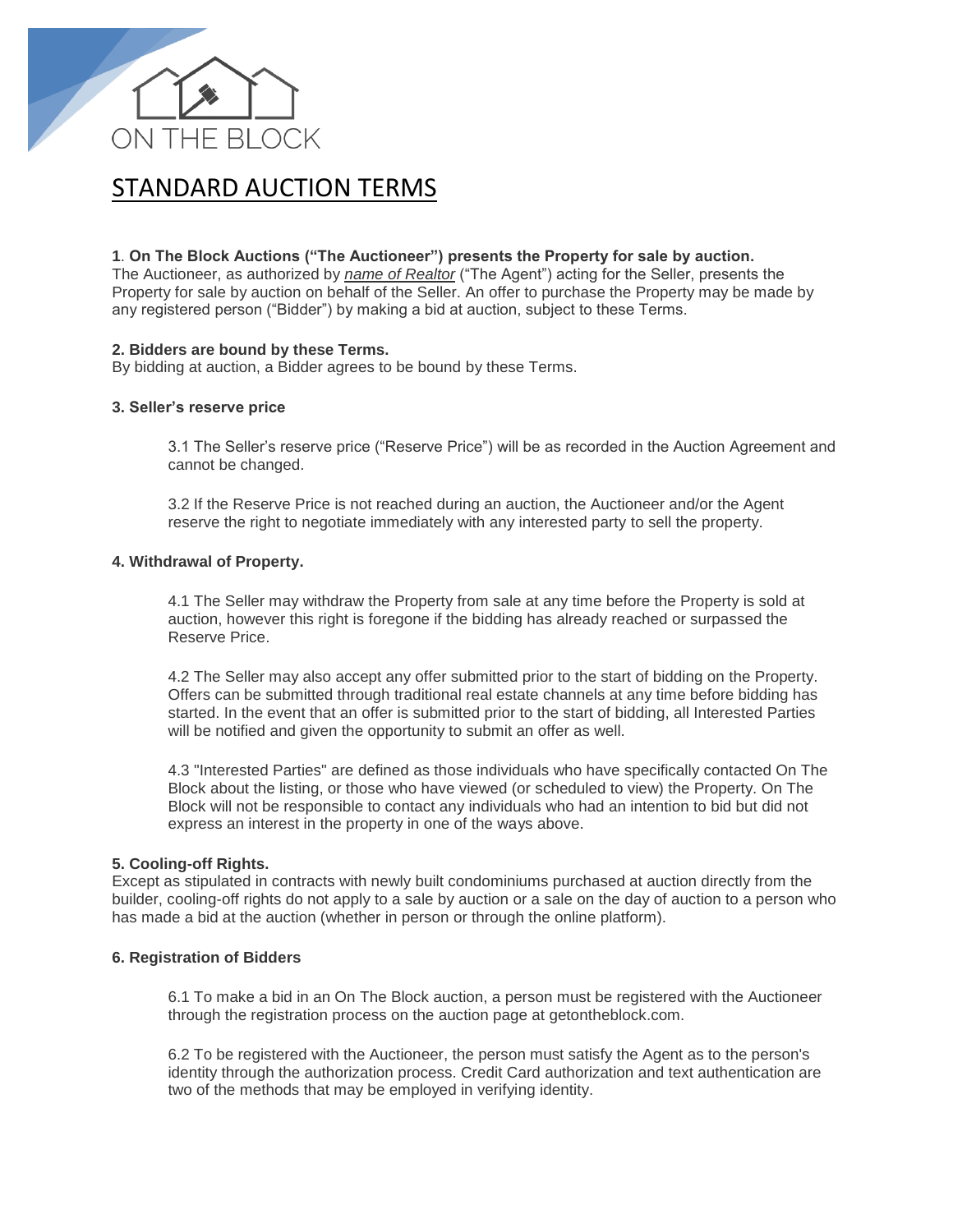6.3 The Auctioneer and/or Seller and/or Agent reserve the right to disallow any agent or representative from bidding on behalf of the prospective purchaser ("Proxy Bidder"). Where a person intends to bid on a property as a proxy or representative of another person, the bid will be accepted as an official bid of the person who has placed the bid unless written authorization has been provided from the intended purchaser.

6.4 A person making a bid must do so by following instructions on the online auction platform and successfully clicking and confirming their bid prior to completion of the auction period.

6.5 Any person making a bid will be identified using the same unique username ID provided at initial registration and will be subject to the same terms as detailed in this document. Any identity of a bidder will not be made public beyond an encrypted version of their username. Only the bids will be visible on the auction site.

#### **7. Bidding at Auction**

7.1 If a Proxy Bidder is the successful bidder at auction and the Purchaser is not available to sign the Contract of Sale immediately following the auction, then the Proxy Bidder will be required to sign the Contract of Sale, which will also be a proviso of any authorization to bid previously provided.

7.2 With each bid at auction, a Bidder makes an unconditional bid to purchase the Property which may ultimately become the final and binding purchase price of the Property. This is inclusive of any bid that may be below the Reserve Price.

7.3 The Auctioneer may not make bids on behalf of the Seller under any circumstance. The Seller may also not bid on their own auctioned property.

7.4 The bidding increments during the course of the auction will be provided and publicly visible prior to the start of the auction.

7.5 Any bid deemed to be a phony bid made in attempt to skew the result, or fictitiously inflate the highest bid ("Shill Bid") will be subject to cancellation and/or penalty. The Auctioneer may refuse a bid if of the opinion that it is not in the best interests of the Seller, the most common example being a suspected Shill Bid.

7.6 A bid accepted by the Auctioneer is binding on the Bidder and may not be withdrawn. All bids placed will be publicly visible during the auction on the auction website.

7.7 If there is a dispute concerning bids made at auction ("Dispute") where the Dispute arises before or after the auction is completed ("Completion"), then the Auctioneer will decide the Dispute in a way that he or she deems appropriate. The decision of the Auctioneer is final and gives rise to no claim by any person against another.

7.8 A person accepted by the Auctioneer as having made the highest bid at or above the Reserve Price will be the Purchaser ("Purchaser") and that bid will be the purchase price ("Purchase Price"). The Auctioneer will not accept a bid made after Completion.

7.9 The Purchaser, upon being acknowledged by the Auctioneer as the Purchaser must:

7.9.1 immediately complete all necessary details required by the Auctioneer to enter into a contract for the sale and purchase of the Property in the form of contract that is displayed by the Auctioneer on the auction site ("Contract"); and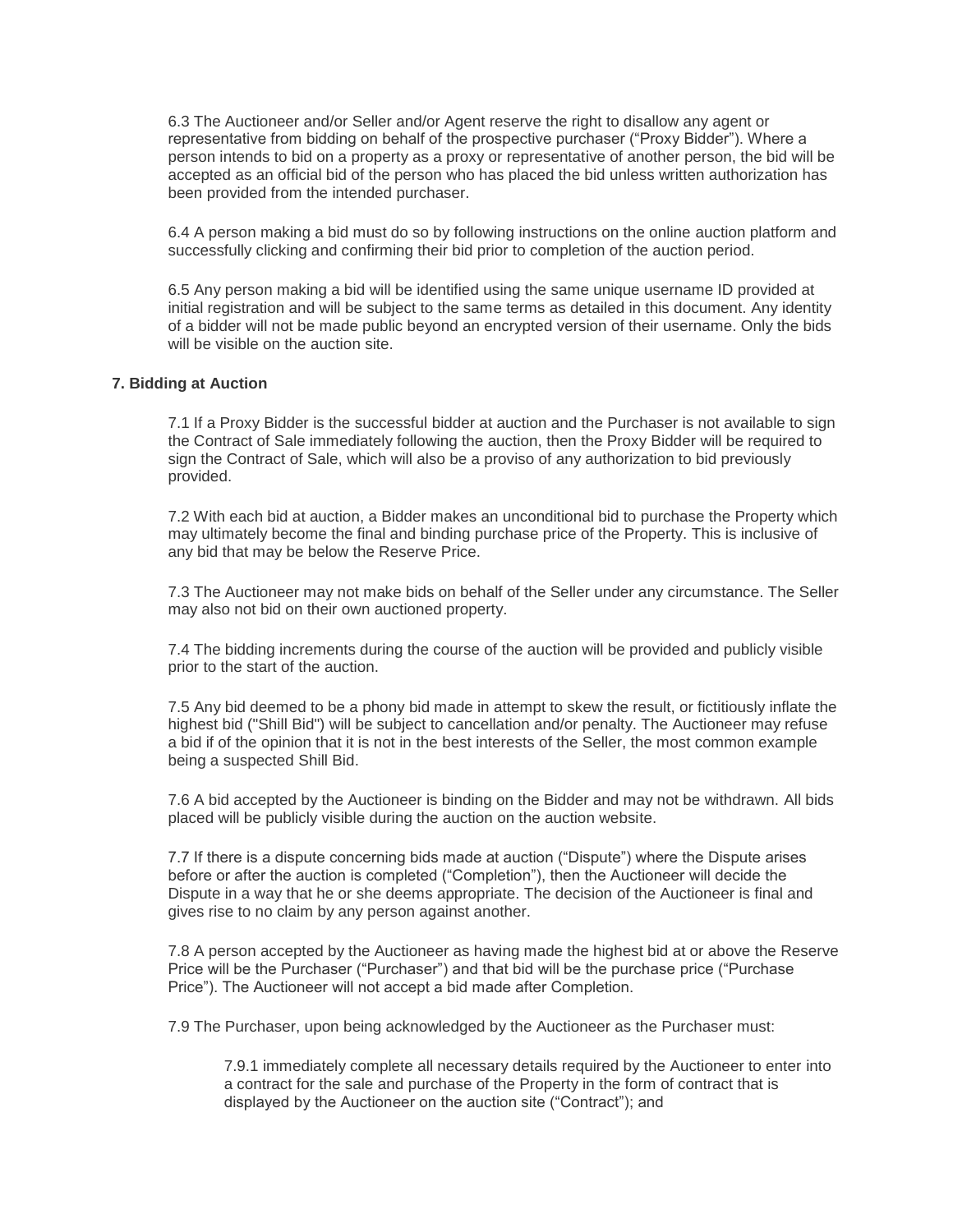7.9.2 pay to the Seller's Agent a deposit equal to the amount disclosed on the auction site and in the specific Auction Terms. This deposit is due with one (1) business day, and payable to the Brokerage as detailed in the auction details. The deposit must be made by bank draft or certified cheque. Personal Cheques will not be accepted.

7.9.3 complete the purchase of the Property in accordance with the terms and conditions contained in the Contract (including but not limited to the Purchase Price, closing date, inclusions/exclusions). No variations to the Contract as written will be permitted unless previously agreed in writing (see 8 below). Electronic signatures are acceptable and in the event the Seller, Purchaser, or both are not available in person, will be used to execute the Contract.

## **8. Changes to Terms**

Where the Seller has agreed in writing to vary these Terms or other conditions, before the Auction, then those variations will apply to that auction only. Any variation will be clearly displayed on the auction site and in the specific Auction Terms. Full auction terms can only be changed prior to the start of an auction.

If any prospective bidder requires clarification or adjustment to the predetermined terms for their individual bid, all questions and/or approvals must be addressed prior to bidding. Any bid placed without such approval is deemed to accept the terms of the Agreement as provided on the auction site with no guarantee of variation.

## **9. Pre-Authorization.**

Every bidder must provide a pre-authorization on a valid credit card for a hold in the amount of up to 0.5% of the starting bid (or other amount, no greater than 0.5% of the starting bid, up to a maximum of \$10,000). This is not charged to the card, but held as a preauthorization to ensure that bids made are binding, serious, and without risk of delinquency. In order to register to bid for a specific auction, this preauthorization must be completed. This pre-authorization will be communicated on each auction and may be smaller than 0.5% of the starting bid but will not be higher.

#### **10. Property may be Re-auctioned**

10.1 If the Purchaser fails: (a) to pay the deposit; or (b) to execute the Contract (or both) immediately after completion and in accordance with 7.9, then the Purchaser is deemed by the Auctioneer to have breached his or her obligation to complete the purchase of the Property. In the case of such a deemed breach, the Auctioneer is authorized to charge and may charge the Purchaser his or her preauthorized credit card deposit as the penalty.

10.2 Where clause 10.1 applies, the Auctioneer/Agent is authorized by the Seller to terminate the Contract and: (a) re-auction the Property; or (b) to sell the Property through other means.

#### **11. Damages**

Notwithstanding clause 10.2, the Seller may sue the Purchaser for damages for any failure to comply with these Terms and/or the Contract. Any such action will fall out of the purview of The Agent and Auctioneer's service, and On The Block will not be responsible, or held liable for, any such proceedings.

#### **12. Holdover**

The Auctioneer may hold over the Property and re-offer it for auction at another time on the same day on terms and conditions as the Seller may nominate.

#### **13. Age to Bid**

All bidders, and by association, all Purchasers, must be at least 18 years of age.